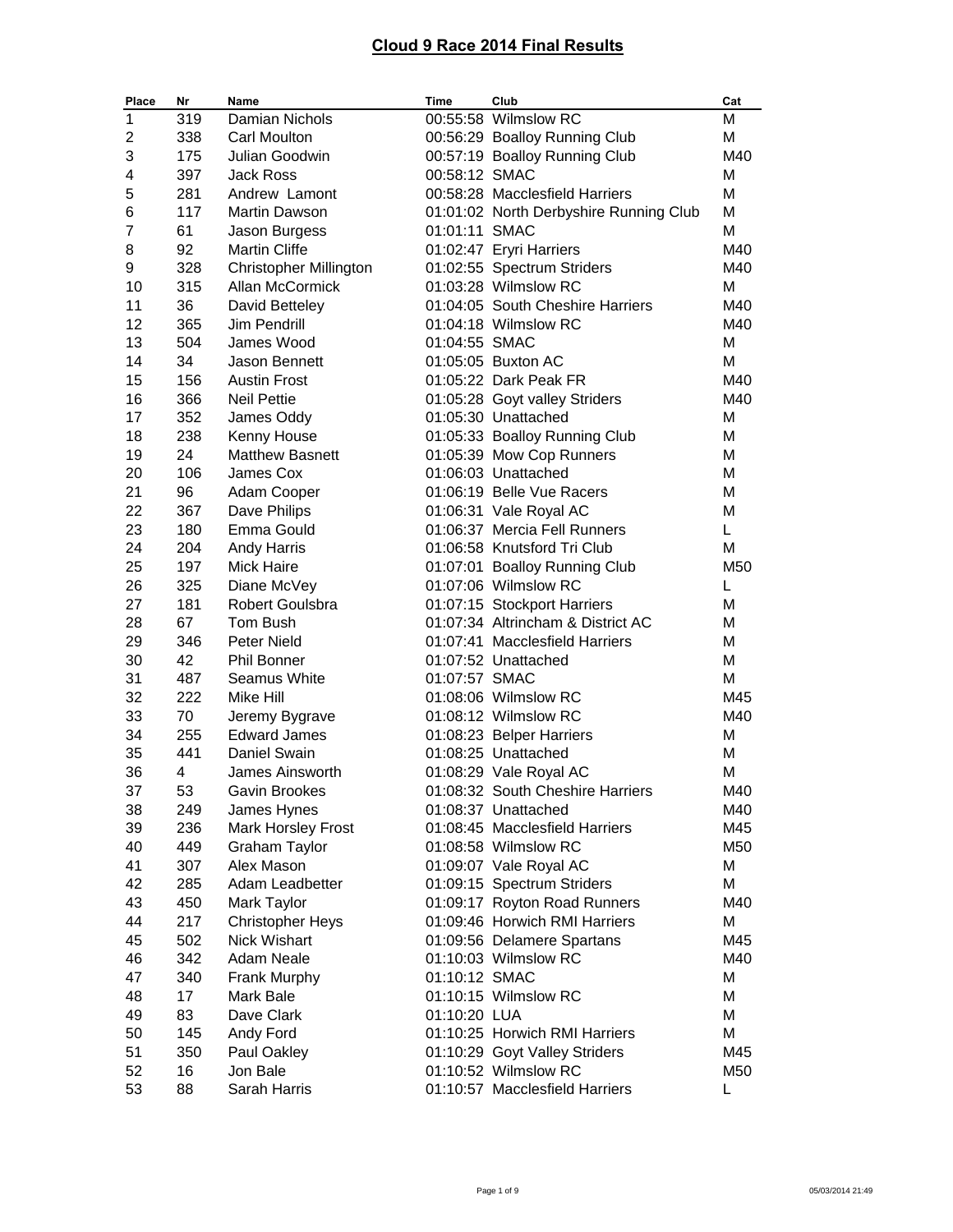| Place    | Nr         | Name                                        | Time            | Club                                                   | Cat        |
|----------|------------|---------------------------------------------|-----------------|--------------------------------------------------------|------------|
| 54       | 242        | Richard Hudson                              |                 | 01:11:05 Unattached                                    | M          |
| 55       | 278        | <b>Tim Knight</b>                           |                 | 01:11:09 Unattached                                    | M50        |
| 56       | 309        | <b>Phil Matthews</b>                        |                 | 01:11:15 Wilmslow RC                                   | M          |
| 57       | 104        | Darren Cottier                              |                 | 01:11:22 Vale Royal AC                                 | M40        |
| 58       | 452        | <b>Matthew Taylor</b>                       |                 | 01:11:27 Wilmslow RC                                   | M          |
| 59       | 500        | Dean Wilson                                 |                 | 01:11:51 Liverpool Running Club                        | М          |
| 60       | 258        | <b>Richard Jeffries</b>                     |                 | 01:11:53 Unattached                                    | M          |
| 61       | 372        | <b>Tom Poland</b>                           |                 | 01:11:57 Unattached                                    | М          |
| 62       | 240        | David Hudd                                  |                 | 01:12:00 Spectrum Striders                             | M40        |
| 63       | 51         | <b>Steve Broadfoot</b>                      |                 | 01:12:04 Knowsley Harriers AC                          | M50        |
| 64       | 119        | Anthony Derbyshire                          |                 | 01:12:08 Boalloy Running Club                          | M40        |
| 65       | 499        | David Wilson                                |                 | 01:12:13 South Cheshire Harriers                       | M40        |
| 66       | 85         | <b>Neil Clarke</b>                          |                 | 01:12:14 Macclesfield Harriers                         | M50        |
| 67       | 23         | Nigel Baskerville                           |                 | 01:12:16 South Cheshire Harriers                       | M45        |
| 68       | 234        | Jarrod Homer                                |                 | 01:12:21 Wilmslow RC                                   | M45        |
| 69       | 239        | <b>Christine Howard</b>                     |                 | 01:12:24 Matlock AC                                    | L40        |
| 70       | 274        | <b>Adrian Kettle</b>                        |                 | 01:12:39 Okehampton Running Club                       | М          |
| 71       | 87         | Mike Clayton                                |                 | 01:12:43 Knowsley Harriers AC                          | М          |
| 72       | 198        | Dave Halford                                |                 | 01:12:50 Unattached                                    | M45        |
| 73       | 211        | <b>Ruth Barry</b>                           |                 | 01:12:53 Trentham Running Club                         | L          |
| 74       | 360        | David Ellis                                 |                 | 01:13:00 Weaverham Shadow                              | M40<br>M40 |
| 75       | 294        | Peter Lloyd                                 |                 | 01:13:04 South Cheshire Harriers                       |            |
| 76<br>77 | 137<br>284 | <b>Helen Evans</b><br><b>Richard Lawson</b> |                 | 01:13:12 Macclesfield Harriers<br>01:13:21 Wilmslow RC | L<br>M40   |
| 78       | 398        | <b>Richard Ross</b>                         |                 | 01:13:30 Unattached                                    | M45        |
| 79       | 243        | <b>Bruce Humphrey</b>                       |                 | 01:13:32 Altrincham & District AC                      | M          |
| 80       | 135        | Alex Elsworth                               |                 | 01:13:38 Goyt Valley Striders                          | M40        |
| 81       | 304        | Angela Markley                              |                 | 01:13:41 Stainland Lions                               | L          |
| 82       | 55         | Julian Brown                                |                 | 01:13:42 Macclesfield Harriers                         | M45        |
| 83       | 471        | Chris Wade                                  |                 | 01:13:44 Boalloy Running Club                          | M          |
| 84       | 432        | Lee Spencer                                 |                 | 01:13:50 Unattached                                    | M40        |
| 85       | 229        | <b>Richard Hirons</b>                       |                 | 01:13:59 Wilmslow RC                                   | M45        |
| 86       | 373        | Peter Pollitt                               | 01:14:05 Bolton |                                                        | M45        |
| 87       | 495        | Luke Willett                                |                 | 01:14:28 Unattached                                    | M          |
| 88       | 423        | lan Smallwood                               |                 | 01:14:39 Wilmslow RC                                   | M50        |
| 89       | 376        | <b>Harry Porter</b>                         |                 | 01:14:43 Boalloy Running Club                          | M40        |
| 90       | 479        | Andy Watts                                  |                 | 01:14:45 Wilmslow RC                                   | M60        |
| 91       | 250        | Matt Inman                                  |                 | 01:14:47 Unattached                                    | М          |
| 92       | 134        | Janine Ellis                                |                 | 01:14:50 Wilmslow RC                                   | L45        |
| 93       | 29         | Paul Beckett                                |                 | 01:14:52 Bramhall Runners                              | M45        |
| 94       | 5          | Colin Allott                                |                 | 01:15:00 Goyt Valley Striders                          | M          |
| 95       | 402        | James Rushton                               |                 | 01:15:02 Unattached                                    | М          |
| 96       | 385        | Paul Reading                                |                 | 01:15:13 Unattached                                    | М          |
| 97       | 333        | Neil Morgan                                 | 01:15:15 LUA    |                                                        | M45        |
| 98       | 431        | Julian Spencer                              |                 | 01:15:18 Spectrum Striders                             | M50        |
| 99       | 109        | Steve Macha                                 |                 | 01:15:21 Boalloy Running Club                          | M50        |
| 100      | 438        | Jason Stott                                 |                 | 01:15:25 Pennine Fell Runners                          | M40        |
| 101      | 170        | <b>Sally Gilliver</b>                       |                 | 01:15:32 Wilmslow RC                                   | L50        |
| 102      | 400        | Tim Ruck                                    |                 | 01:15:36 Pennine Fell Runners                          | Μ          |
| 103      | 195        | Nicholas Hackett                            |                 | 01:15:39 South Cheshire Harriers                       | M          |
| 104      | 64         | <b>Graeme Burns</b>                         | 01:15:43 LUA    |                                                        | M45        |
| 105      | 196        | David Haines                                |                 | 01:15:50 Vale Royal AC                                 | M40        |
| 106      | 81         | Paul Atherton                               |                 | 01:16:02 Delamere Spartans                             | M          |
| 107      | 227        | Rob Hinton                                  |                 | 01:16:04 26.2 Road Runners Club                        | M45        |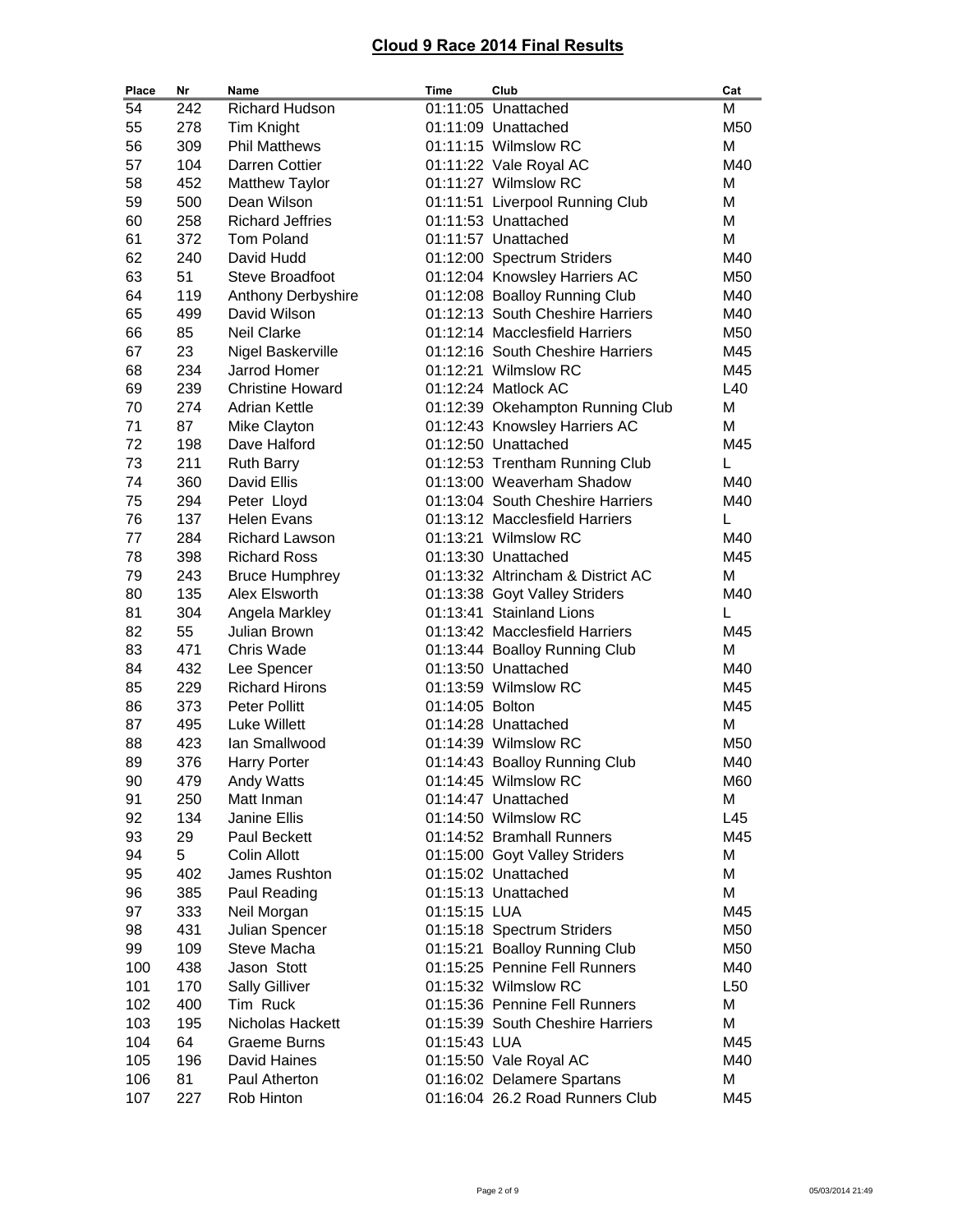| Place      | Nr             | Name                                  | <b>Time</b>  | Club                                                    | Cat             |
|------------|----------------|---------------------------------------|--------------|---------------------------------------------------------|-----------------|
| 108        | 334            | <b>Adam Morris</b>                    |              | 01:16:05 Stafford Harriers                              | М               |
| 109        | $\mathbf{1}$   | Neil Adair                            |              | 01:16:07 Spectrum Striders                              | M               |
| 110        | 510            | Stephen Wright                        |              | 01:16:09 Unattached                                     | M               |
| 111        | 379            | <b>Kevin Price</b>                    |              | 01:16:17 Mow Cop Runners                                | M45             |
| 112        | 406            | Mark Ruston                           |              | 01:16:26 Goyt Valley Striders                           | M               |
| 113        | 466            | <b>Wendy Trimbel</b>                  |              | 01:16:28 Eryri Harriers                                 | L.              |
| 114        | 205            | Louisa Harrison                       |              | 01:16:38 Wilmslow RC                                    | L40             |
| 115        | $\overline{7}$ | <b>Steven Andrews</b>                 |              | 01:16:39 Barnsley Harriers                              | M40             |
| 116        | 393            | Dominic Roberts                       |              | 01:16:41 Pensby Runners                                 | M               |
| 117        | 78             | <b>Bryan Casey</b>                    | 01:16:44 LUA |                                                         | M50             |
| 118        | 162            | Andy Gaskell                          |              | 01:16:47 Spectrum Striders                              | M45             |
| 119        | 128            | Alison Draper                         |              | 01:16:49 Spectrum Striders                              | L               |
| 120        | 183            | Lee Grant                             |              | 01:16:51 Unattached                                     | M45             |
| 121        | 436            | Pete Stock                            |              | 01:16:59 Wilmslow RC                                    | M <sub>55</sub> |
| 122        | 311            | Darren Mattocks                       |              | 01:17:01 Stafford Harriers                              | M40             |
| 123        | 129            | <b>Charles Dunning</b>                |              | 01:17:08 Unattached                                     | M45             |
| 124        | 90             | Andy Cleworth                         |              | 01:17:12 Greater Manchester Police                      | М               |
| 125        | 316            | Thomas McCumesky                      |              | 01:17:17 Unattached                                     | M               |
| 126        | 39             | <b>Barry Blyth</b>                    |              | 01:17:20 Macclesfield Harriers                          | M65             |
| 127        | 261            | Ann-marie Jones                       |              | 01:17:35 Altrincham & District AC                       | L60             |
| 128        | 79             | Daniel Chadwick                       |              | 01:17:46 Spectrum Striders                              | М               |
| 129        | 41             | Alan Bocking                          |              | 01:17:49 Cheshire Hill Racers                           | M60             |
| 130        | 225            | <b>Richard Hill</b>                   |              | 01:17:55 Delamere Spartans                              | M50             |
| 131        | 230            | <b>Brian Holland</b>                  |              | 01:17:57 Goyt valley striders                           | M <sub>55</sub> |
| 132        | 152            | Michelle Fox                          |              | 01:18:00 Stafford Harriers                              | L               |
| 133        | 14             | Peter Bailey                          |              | 01:18:05 Buxton AC                                      | M50             |
| 134        | 260            | Stuart Johnson                        |              | 01:18:06 Unattached                                     | M40             |
| 135        | 148            | <b>Phil Fortun</b>                    |              | 01:18:12 Trentham Running Club                          | М               |
| 136        | 168            | <b>Geoff Gilbert</b>                  |              | 01:18:14 Wilmslow RC                                    | M60             |
| 137        | 69             | Diane Bygrave                         |              | 01:18:16 Wilmslow RC                                    | L               |
| 138        | 46             | <b>Richard Bouglas</b>                |              | 01:18:18 Buxton AC                                      | M               |
| 139        | 214            | <b>Tony Hesketh</b>                   |              | 01:18:21 Horwich RMI Harriers                           | M65             |
| 140        | 382            | Bryan McKenna                         |              | 01:18:23 Buxton AC                                      | M               |
| 141        | 19             | <b>Michael Barry</b>                  |              | 01:18:27 Sale Harriers                                  | M40             |
| 142        | 348            | Paul Norris                           |              | 01:18:33 Wilmslow RC                                    | M <sub>55</sub> |
| 143        | 176            | <b>Barnaby Gordon</b>                 |              | 01:18:39 Goyt Valley Striders                           | М               |
| 144        | 185            | Andrew Gray                           |              | 01:18:42 Unattached                                     | M45             |
| 145        | 347            | Jeffrey Norman                        |              | 01:18:44 Altrincham & District AC                       | M65             |
| 146        | 219            | Simon Higgins                         | 01:18:47 LUA |                                                         | M40             |
| 147        | 269            | Aleksander Kashefi-mofrad             |              | 01:18:52 Buxton AC                                      | M               |
| 148        | 415            | Tony Hulme                            |              | 01:18:56 Wilmslow RC                                    | M65             |
| 149        | 513            | <b>Colin Yates</b>                    |              | 01:18:59 Unattached                                     | M45             |
| 150        | 405            | <b>Steve Russelll</b>                 |              | 01:19:03 Wilmslow RC                                    | M <sub>55</sub> |
| 151        | 469            | Mark Andrew Vallely                   | 01:19:08 LUA |                                                         | М               |
|            |                |                                       |              |                                                         |                 |
| 152<br>153 | 453<br>31      | Neil Taylor                           |              | 01:19:10 Skelmersdale Harriers<br>01:19:11 Dark Peak FR | M45<br>M45      |
| 154        | 232            | David Beerling<br><b>Tim Holloway</b> |              |                                                         | M45             |
|            |                |                                       |              | 01:19:13 Delamere Spartans                              |                 |
| 155        | 132            | David Edon                            | 01:19:20 LUA |                                                         | M45             |
| 156        | 306            | Ross Martland                         |              | 01:19:26 Buxton AC                                      | M40             |
| 157        | 262            | Dave Jones                            |              | 01:19:28 Newcastle (Staffs) AC                          | M45             |
| 158        | 194            | John Guest                            |              | 01:19:31 Trentham Running Club                          | M55             |
| 159        | 388            | Dan Rhode                             |              | 01:19:35 Buxton Tri                                     | M40             |
| 160        | 203            | Steve Fairclough                      |              | 01:19:38 Bramhall Runners                               | M45             |
| 161        | 303            | Andrew Mainwaring                     |              | 01:19:41 Stockport Harriers                             | М               |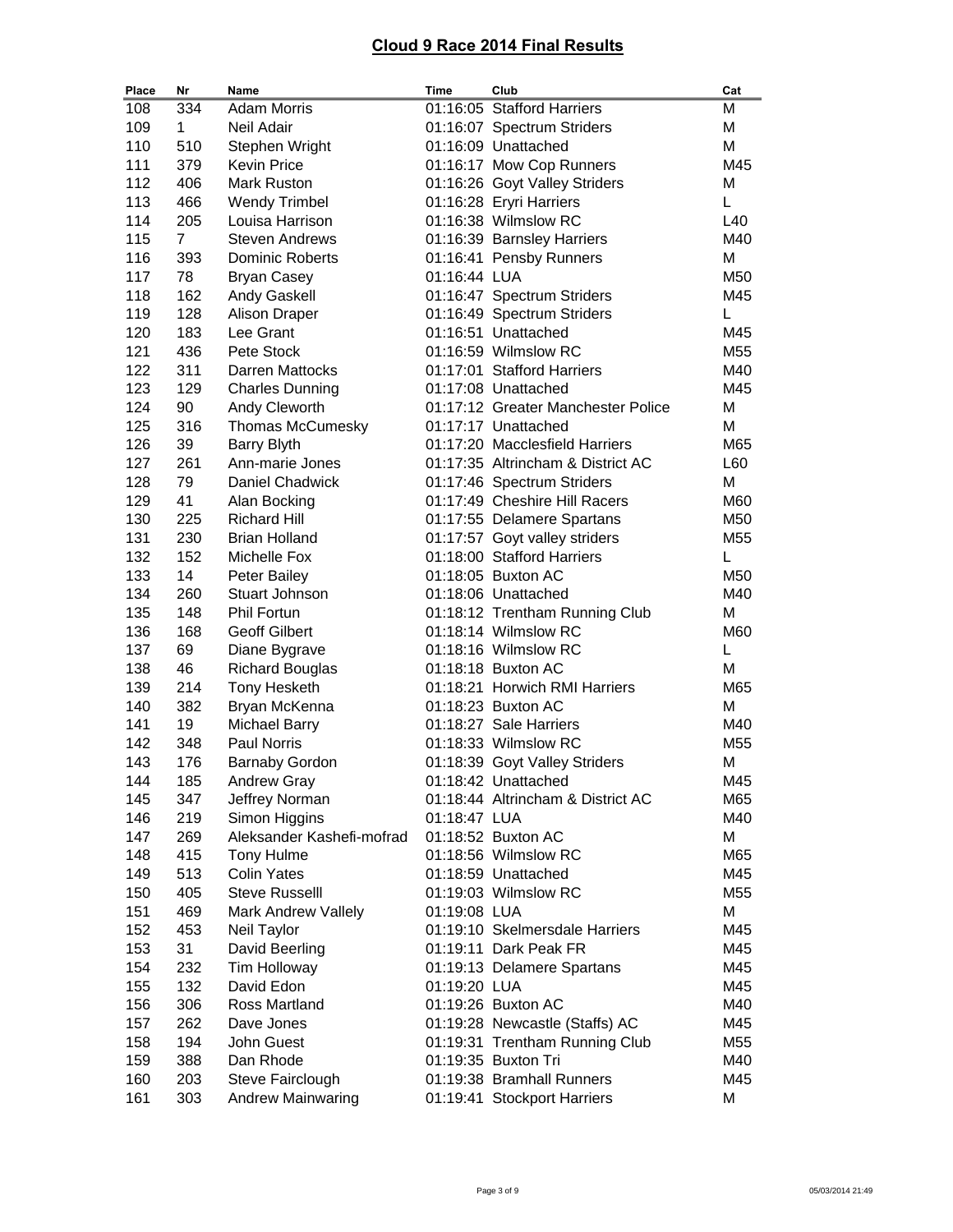| Place | Nr  | Name                        | Time            | Club                                   | Cat             |
|-------|-----|-----------------------------|-----------------|----------------------------------------|-----------------|
| 162   | 420 | <b>Joel Siddall</b>         |                 | 01:19:44 North Derbyshire Running Club | M               |
| 163   | 21  | Zoe Barton                  |                 | 01:19:46 Glossopdale Harriers          | Г               |
| 164   | 144 | David Follett               |                 | 01:19:48 Mow Cop Runners               | M40             |
| 165   | 399 | <b>Charlie Rowlands</b>     |                 | 01:19:53 South Cheshire Harriers       | M40             |
| 166   | 353 | Ray O'Keefe                 |                 | 01:20:00 Macclesfield Harriers         | M45             |
| 167   | 125 | <b>Andrew Dodd</b>          |                 | 01:20:06 Wilmslow RC                   | M40             |
| 168   | 335 | David Morris                |                 | 01:20:09 Cheshire Hash House Harriers  | M45             |
| 169   | 251 | Darren Jackson              |                 | 01:20:11 Unattached                    | M45             |
| 170   | 192 | <b>Christopher Grime</b>    |                 | 01:20:24 Wilmslow RC                   | M45             |
| 171   | 363 | John Peel                   |                 | 01:20:28 Pennine Fell Runners          | М               |
| 172   | 22  | <b>Christopher Bascombe</b> |                 | 01:20:34 Unattached                    | М               |
| 173   | 480 | Krzysztof Wawrzenczak       |                 | 01:20:35 Unattached                    | Μ               |
| 174   | 283 | Rachael Lawrance            |                 | 01:20:40 Macclesfield Harriers         | L               |
| 175   | 473 | Victoria Walls              |                 | 01:20:46 Spectrum Striders             | L               |
| 176   | 506 | John Woodhouse              |                 | 01:20:47 Unattached                    | M45             |
| 177   | 488 | <b>Molly Whittall</b>       |                 | 01:20:48 Macclesfield Harriers         | L               |
| 178   | 517 | Louise Gordon               |                 | 01:20:55 South Cheshire Harriers       | M               |
| 179   | 248 | <b>Gordon Hutchins</b>      |                 | 01:20:55 Sandbach striders             | M50             |
| 180   | 177 | John Gorman                 |                 | 01:21:00 North Derbyshire Running Club | M60             |
| 181   | 339 | <b>Nicky Mowat</b>          |                 | 01:21:04 Wilmslow RC                   | L <sub>55</sub> |
| 182   | 478 | <b>Terry Wall</b>           |                 | 01:21:16 Trentham Running Club         | M45             |
| 183   | 501 | <b>Troy Wilson</b>          | 01:21:22 FRA    |                                        | M40             |
| 184   | 6   | David Anderson              |                 | 01:21:33 Altrincham & District AC      | M40             |
| 185   | 159 | Denis Garnham               |                 | 01:21:34 Unattached                    | M45             |
| 186   | 257 | Ben Jay                     |                 | 01:21:36 Goyt valley striders          | M40             |
| 187   | 95  | <b>Charles Colby</b>        |                 | 01:21:50 Unattached                    | М               |
| 188   | 461 | David Thornsby-smith        |                 | 01:21:51 Ashbourne RC                  | M45             |
| 189   | 270 | Alistair Kay                |                 | 01:21:56 Unattached                    | М               |
| 190   | 118 | <b>Andrew Deaville</b>      |                 | 01:21:59 South Cheshire Harriers       | М               |
| 191   | 124 | <b>Marion Dixon</b>         |                 | 01:22:02 Clayton-le-Moors Harriers     | L45             |
| 192   | 496 | Alan Williams               |                 | 01:22:04 Altrincham & District AC      | M50             |
| 193   | 383 | Huma Rahman                 |                 | 01:22:06 Wilmslow RC                   | L45             |
| 194   | 66  | <b>Katie Busfield</b>       |                 | 01:22:08 Ashbourne RC                  | L40             |
| 195   | 72  | Mick Byrne                  |                 | 01:22:10 Congleton Harriers            | M               |
| 196   | 253 | Paul Jackson                |                 | 01:22:13 Cheshire Hash House Harriers  | M55             |
| 197   | 49  | Amanda Bradbury             |                 | 01:22:15 Wilmslow RC                   | L               |
| 198   | 443 | Meng Tang                   |                 | 01:22:31 Belle Vue Racers              | М               |
| 199   | 62  | Ken Burgess                 |                 | 01:22:35 Altrincham & District AC      | M70             |
| 200   | 302 | Ran Mackay                  |                 | 01:22:38 Spectrum Striders             | M45             |
| 201   | 331 | Michael Moore               | 01:22:40 LUA    |                                        | M40             |
| 202   | 150 | John Foulds                 | 01:22:47 FRA    |                                        | M50             |
| 203   | 164 | Stephen Gee                 |                 | 01:22:53 Unattached                    | M40             |
| 204   | 86  | <b>Justin Clarkson</b>      |                 | 01:22:55 Unattached                    | M40             |
| 205   | 389 | <b>Steve Richards</b>       |                 | 01:22:56 Unattached                    | M40             |
| 206   | 25  | Andy Batterham              |                 | 01:22:57 Ashbourne RC                  | M45             |
| 207   | 155 | Steve Frood                 |                 | 01:23:05 Delamere Spartans             | M50             |
| 208   | 226 | Simon Hill                  |                 | 01:23:09 Unattached                    | М               |
| 209   | 216 | Janet Robertson             | 01:23:13 Helsby |                                        | L45             |
| 210   | 121 | Duncan Dickie               |                 | 01:23:20 Macclesfield Harriers         | M45             |
| 211   | 416 | Colin Shore                 |                 | 01:23:22 Unattached                    | M40             |
| 212   | 179 | David Gould                 |                 | 01:23:24 Mercia Fell Runners           | M60             |
| 213   | 422 | Chris Skellern              |                 | 01:23:27 Stafford Harriers             | L50             |
| 214   | 149 | <b>Mark Foster</b>          |                 | 01:23:36 Wetherby Runners AC           | M45             |
| 215   | 210 | Dave Heath                  |                 | 01:23:41 Mow Cop Runners               | M50             |
|       |     |                             |                 |                                        |                 |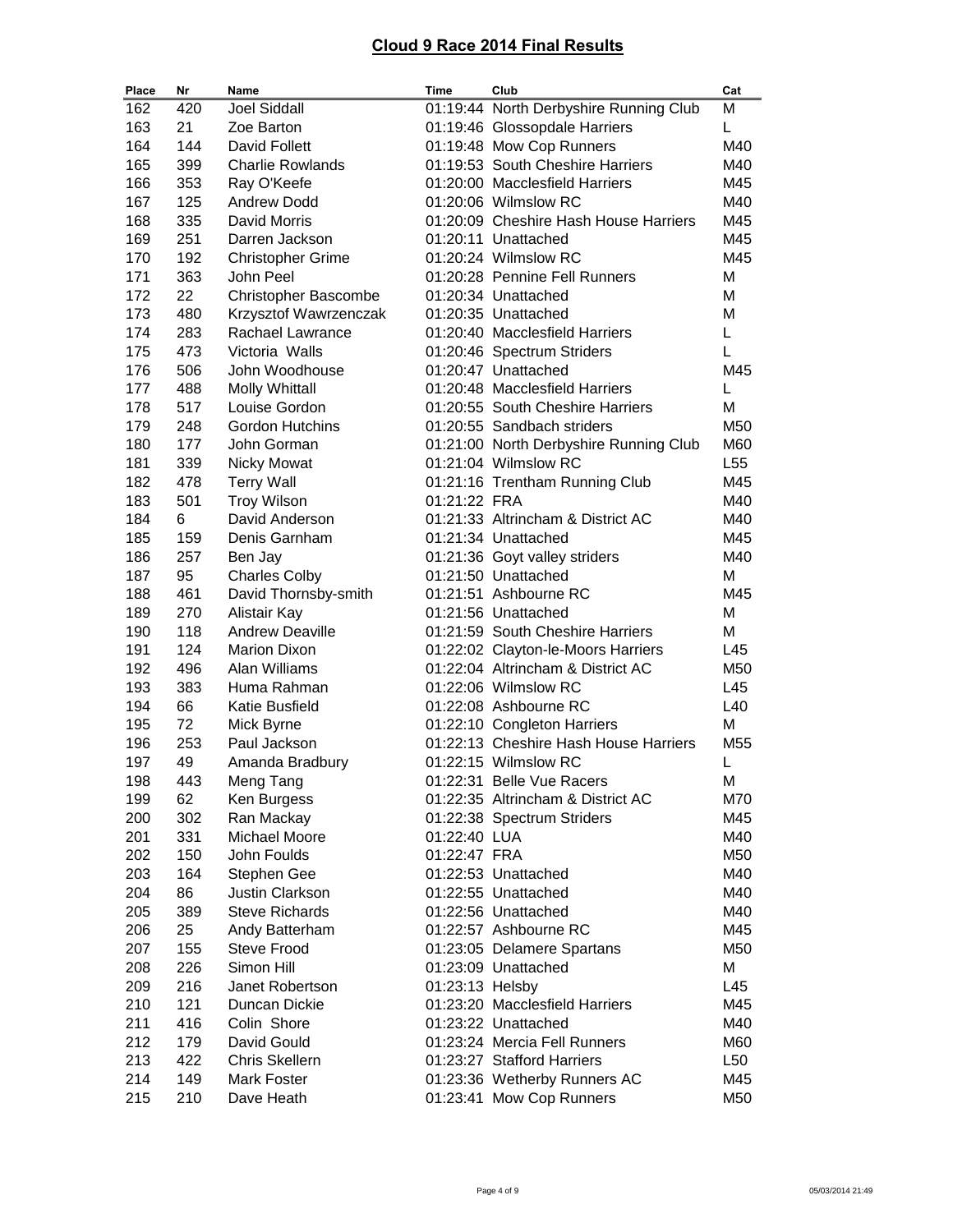| Place      | Nr         | Name                            | Time          | Club                                                 | Cat             |
|------------|------------|---------------------------------|---------------|------------------------------------------------------|-----------------|
| 216        | 455        | Shaun Telford                   |               | 01:23:48 Delamere Spartans                           | M40             |
| 217        | 130        | David Dyer                      |               | 01:24:12 Unattached                                  | M40             |
| 218        | 277        | Paul Kirkham                    |               | 01:24:15 Unattached                                  | M               |
| 219        | 199        | <b>Richard Hall</b>             |               | 01:24:17 Bramhall Runners                            | M45             |
| 220        | 63         | Andy Burnett                    |               | 01:24:25 Glossopdale Harriers                        | M45             |
| 221        | 163        | Dave Geary                      |               | 01:24:30 Congleton Harriers                          | M40             |
| 222        | 337        | Kevin Mottram                   |               | 01:24:32 Buxton AC                                   | M40             |
| 223        | 32         | Greame Bell                     |               | 01:24:33 Unattached                                  | M40             |
| 224        | 208        | Martin Hayward                  |               | 01:24:37 Unattached                                  | M40             |
| 225        | 426        | <b>Eddie Smith</b>              |               | 01:24:45 Stafford Harriers                           | M60             |
| 226        | 291        | Cathryn Lightfoot               |               | 01:24:56 Tattenhall Runners                          | L40             |
| 227        | 252        | Heather Jackson                 |               | 01:24:57 Congleton harriers                          | L               |
| 228        | 484        | Mark Whelan                     |               | 01:25:00 Goyt Valley Striders                        | M45             |
| 229        | 305        | <b>Richard Marland</b>          |               | 01:25:05 Rugeley Runners                             | M65             |
| 230        | 202        | Jonathan Harper                 |               | 01:25:08 Wilmslow RC                                 | M45             |
| 231        | 279        | David Knowles                   |               | 01:25:15 Unattached                                  | M               |
| 232        | 288        | Peter Lees                      | 01:25:18 LUA  |                                                      | M               |
| 233        | 189        | <b>Ben Gregory</b>              |               | 01:25:38 South Cheshire Harriers                     | M55             |
| 234        | 173        | Sheila Bradley                  |               | 01:25:50 Buxton AC                                   | F <sub>50</sub> |
| 235        | 82         | James Chorley                   |               | 01:25:54 Unattached                                  | M               |
| 236        | 503        | Andy Wood                       |               | 01:25:59 Belle Vue Racers                            | M45             |
| 237        | 233        | Julie Holmes                    |               | 01:26:04 Mow Cop Runners                             | L <sub>50</sub> |
| 238        | 465        | Sean Toms                       |               | 01:26:07 Unattached                                  | M50             |
| 239        | 246        | Paul Hunt                       |               | 01:26:14 Goyt Valley Striders                        | M50             |
| 240        | 190        | <b>Martin Griffiths</b>         |               | 01:26:18 Dark Peak FR                                | M40             |
| 241        | 375        | John Porteous                   |               | 01:26:32 Wilmslow RC                                 | M60             |
| 242        | 91         | <b>Phil Cliff</b>               |               | 01:26:37 South Cheshire Harriers                     | M50             |
| 243        | 407        | <b>Colin Rutland</b>            | 01:26:40 LUA  |                                                      | M55             |
| 244        | 434        | Sara Stead                      |               | 01:26:46 Congleton Harriers                          | L               |
| 245        | 157        | Fiona Fullwood                  |               | 01:26:53 Dark Peak FR                                | L               |
| 246        | 505        | Stephanie Wood                  |               | 01:27:06 Unattached                                  | L40             |
| 247        | 454        | Paul Taylor                     |               | 01:27:10 Saddleworth Runners                         | M45             |
| 248        | 404        | <b>Tom Russell</b>              |               | 01:27:12 Boalloy Running Club                        | M40             |
| 249        | 110        | Vince Cutcliffe                 | 01:27:14 LUA  |                                                      | M55             |
| 250        | 497        | <b>Ben Williams</b>             | 01:27:16 SMAC |                                                      | M               |
| 251        | 215        | <b>Alex Heslip</b>              |               | 01:27:19 Unattached                                  | M40             |
| 252        | 409        | David Scotcher                  |               | 01:27:23 Market Drayton RC                           | M45             |
| 253        | 511        | <b>Harriet Kirk</b>             |               | 01:27:28 Cheshire Hash House Harriers                | L               |
| 254        | 220        | Gail Hill                       |               | 01:27:29 Wilmslow RC                                 | L40             |
| 255        | 161        | Angela Garton                   |               | 01:27:34 Market Drayton RC                           | L               |
| 256        | 483        | Mark Wheelton                   |               | 01:27:37 Macclesfield Harriers                       | M50             |
| 257        | 446        | Andrew Taylor                   |               | 01:27:39 Belle Vue Racers                            | M               |
| 258        | 59         | <b>Robert Buckley</b>           |               | 01:27:47 Altrincham & District AC                    | M60             |
| 259        | 113        | <b>Stephen Danks</b>            |               | 01:27:57 South Cheshire Harriers                     | M40             |
| 260        | 33         | James Bellamy                   | 01:28:10 LUA  |                                                      | М               |
| 261        | 265        | Linda Jones                     |               | 01:28:20 Wrexham Ac                                  | L45             |
| 262        | 329        | Kim Mills                       |               | 01:28:26 Wrexham AC                                  | Г               |
|            |            |                                 |               |                                                      |                 |
| 263<br>264 | 355<br>456 | John Owen<br>Tim Thackstone     |               | 01:28:28 Barnet & District Ac<br>01:28:31 Unattached | M70<br>M50      |
|            |            | Andrew Littlewood               |               | 01:28:33 Belle Vue Racers                            |                 |
| 265        | 293<br>492 |                                 |               |                                                      | М               |
| 266        |            | Kerry Widdowson<br>lan Ashcroft |               | 01:28:36 Trentham Running Club                       | L40             |
| 267        | 9          | Paul Kimble                     |               | 01:28:40 Wilmslow RC                                 | M65             |
| 268        | 275        |                                 |               | 01:28:49 Unattached                                  | М               |
| 269        | 354        | Andrea O'Neill                  |               | 01:28:58 Boalloy Running Club                        | L45             |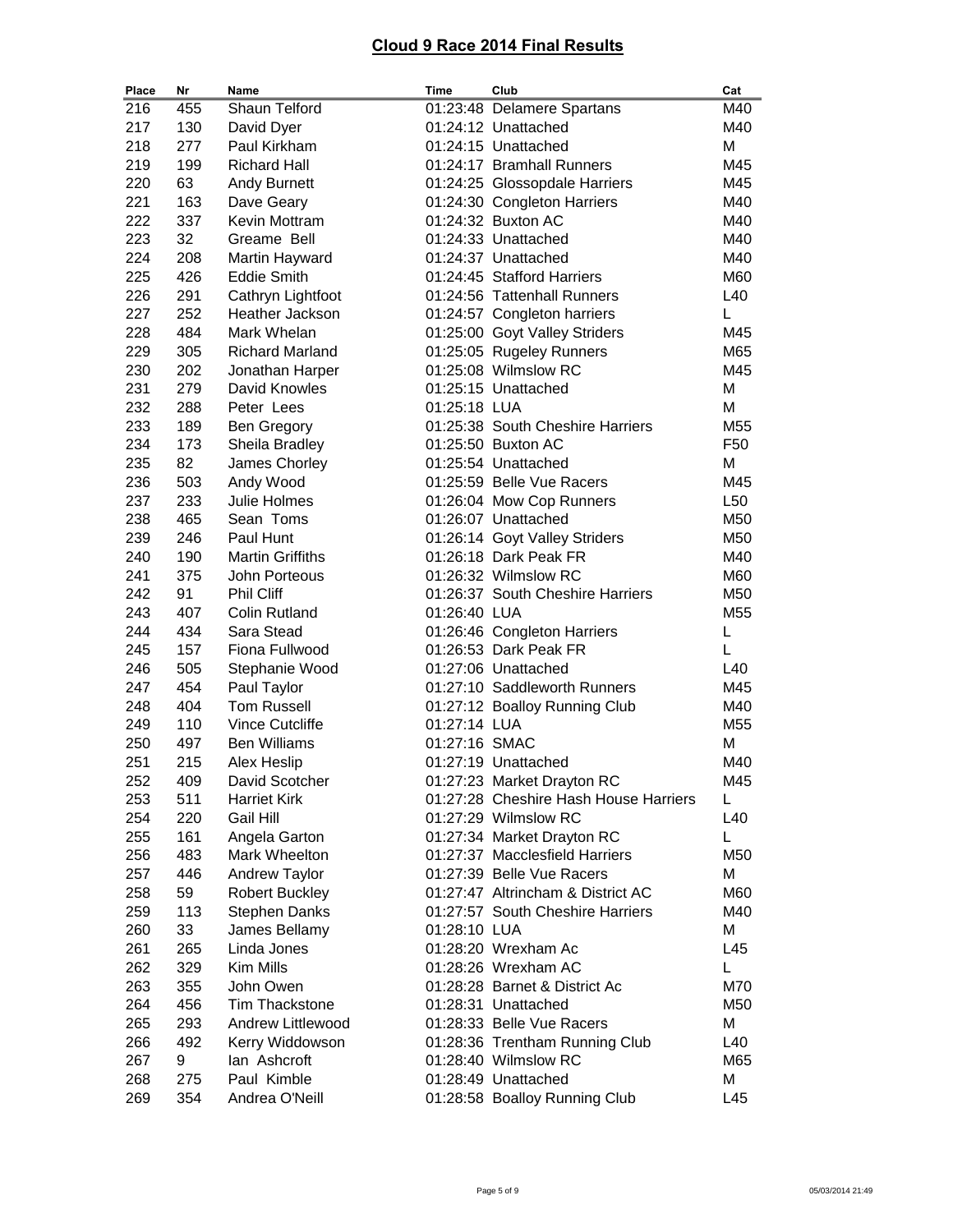| Place | Nr  | Name                   | Time          | Club                              | Cat             |
|-------|-----|------------------------|---------------|-----------------------------------|-----------------|
| 270   | 26  | Henry Baxendell        |               | 01:29:05 Unattached               | M45             |
| 271   | 94  | Angela Colby           |               | 01:29:09 Unattached               | L40             |
| 272   | 464 | Michael Tobin          |               | 01:29:14 South Cheshire Harriers  | M50             |
| 273   | 228 | Carolyn Hirons         |               | 01:29:41 Wilmslow RC              | L45             |
| 274   | 362 | David Parry            |               | 01:29:42 Steel City Striders      | M60             |
| 275   | 345 | Lynne Nichol           |               | 01:29:42 Altrincham & District AC | L45             |
| 276   | 364 | <b>Richard Pegram</b>  |               | 01:30:16 Wirksworth RC            | M45             |
| 277   | 27  | Nadhim Bayatti         |               | 01:30:19 Unattached               | M               |
| 278   | 411 | Dick Scroop            |               | 01:30:27 Mercia Fell Runners      | M65             |
| 279   | 374 | <b>Robert Poole</b>    |               | 01:30:29 Unattached               | M45             |
| 280   | 370 | <b>Steve Pitts</b>     |               | 01:30:31 Unattached               | M45             |
| 281   | 369 | <b>Andy Pitts</b>      |               | 01:30:34 Unattached               | M50             |
| 282   | 40  | Austin Boam            |               | 01:30:38 Goyt Valley Striders     | M40             |
| 283   | 114 | <b>Gill Darby</b>      |               | 01:30:53 Penny Lane Striders      | L50             |
| 284   | 200 | Robert Halstead        | 01:30:56 FRA  |                                   | M               |
| 285   | 327 | Jo Miles               |               | 01:30:59 Macclesfield Harriers    | L <sub>50</sub> |
| 286   | 271 | lan Kennedy            |               | 01:31:03 Unattached               | M40             |
| 287   | 100 | Mark Corcoran          |               | 01:31:06 Bramhall Runners         | M45             |
| 288   | 429 | <b>Vicky Smith</b>     |               | 01:31:10 Belle Vue Racers         | L               |
| 289   | 212 | Jon Heathfield         |               | 01:31:15 Dark Peak FR             | M50             |
| 290   | 384 | Debbie Read            |               | 01:31:17 Spectrum Striders        | L <sub>55</sub> |
| 291   | 491 | <b>Steven Whittle</b>  |               | 01:31:21 Unattached               | M               |
| 292   | 223 | Paul Hill              |               | 01:31:22 Unattached               | M               |
| 293   | 312 | <b>Conor McGarry</b>   |               | 01:31:26 Knowsley Harriers AC     | M               |
| 294   | 182 | Jamie Goulty           |               | 01:31:30 Unattached               | M               |
| 295   | 123 | James Dickinson        |               | 01:31:32 Scarab Tri               | M45             |
| 296   | 439 | Kath Stott             |               | 01:31:35 Tattenhall Runners       | L50             |
| 297   | 93  | Paul Clutterbuck       |               | 01:31:37 Vale Royal AC            | M45             |
| 298   | 330 | Keith Montgomery       |               | 01:31:42 Unattached               | M55             |
| 299   | 65  | <b>Shelley Burns</b>   |               | 01:31:45 Stafford Harriers        | L               |
| 300   | 322 | Gordon McLeod          |               | 01:31:55 Sunlight Runners         | M55             |
| 301   | 377 | <b>Graham Povey</b>    | 01:31:58 LUA  |                                   | M40             |
| 302   | 289 | Angela Leonard         |               | 01:32:01 Macclesfield Harriers    | L50             |
| 303   | 111 | Ann Dale               |               | 01:32:03 Wetherby Runners Ac      | L40             |
| 304   | 160 | Simon Garrington       |               | 01:32:07 South Cheshire Harriers  | M50             |
| 305   | 57  | <b>Helen Brunt</b>     |               | 01:32:21 Buxton AC                | L               |
| 306   | 37  | <b>Kirsty Birch</b>    |               | 01:32:24 Mow Cop Runners          | L               |
| 307   | 474 | Christopher Walsh      |               | 01:32:27 South Cheshire Harriers  | M55             |
| 308   | 418 | Andy Shuttlewood       |               | 01:32:45 Unattached               | M40             |
| 309   | 206 | <b>Clare Hawkes</b>    |               | 01:32:47 Wilmslow RC              | L50             |
| 310   | 308 | Soraya Mason           |               | 01:32:55 Wilmslow RC              | L45             |
| 311   | 457 | Dave Thompson          |               | 01:32:58 Spectrum Striders        | M55             |
| 312   | 172 | <b>Beverley Golden</b> |               | 01:33:02 Buxton AC                | L               |
| 313   | 10  | <b>Martin Ashmore</b>  |               | 01:33:14 Mow Cop Runners          | M               |
| 314   | 141 | Simon Fenton           |               | 01:33:21 Wilmslow RC              | M70             |
| 315   | 421 | Alastair Singleton     |               | 01:33:51 Pensby Runners           | M50             |
| 316   | 437 | Lucinda Stone          | 01:33:58 SMAC |                                   | L               |
| 317   | 470 | <b>Tracy Vernon</b>    |               | 01:34:03 Goyt valley striders     | L <sub>50</sub> |
| 318   | 392 | Rachel Maskell         |               | 01:34:18 Unattached               | L               |
| 319   | 138 | Leah Evans             |               | 01:34:26 Belle Vue Racers         | L               |
| 320   | 8   | Colin Ardron           |               | 01:34:32 Macclesfield Harriers    | M65             |
| 321   | 414 | David Shoesmith        |               | 01:34:35 Macclesfield Harriers    | M60             |
| 322   | 343 | Peter Neden            |               | 01:34:41 Unattached               | M45             |
| 323   | 108 | Kate Curzon            |               | 01:34:43 Unattached               | L45             |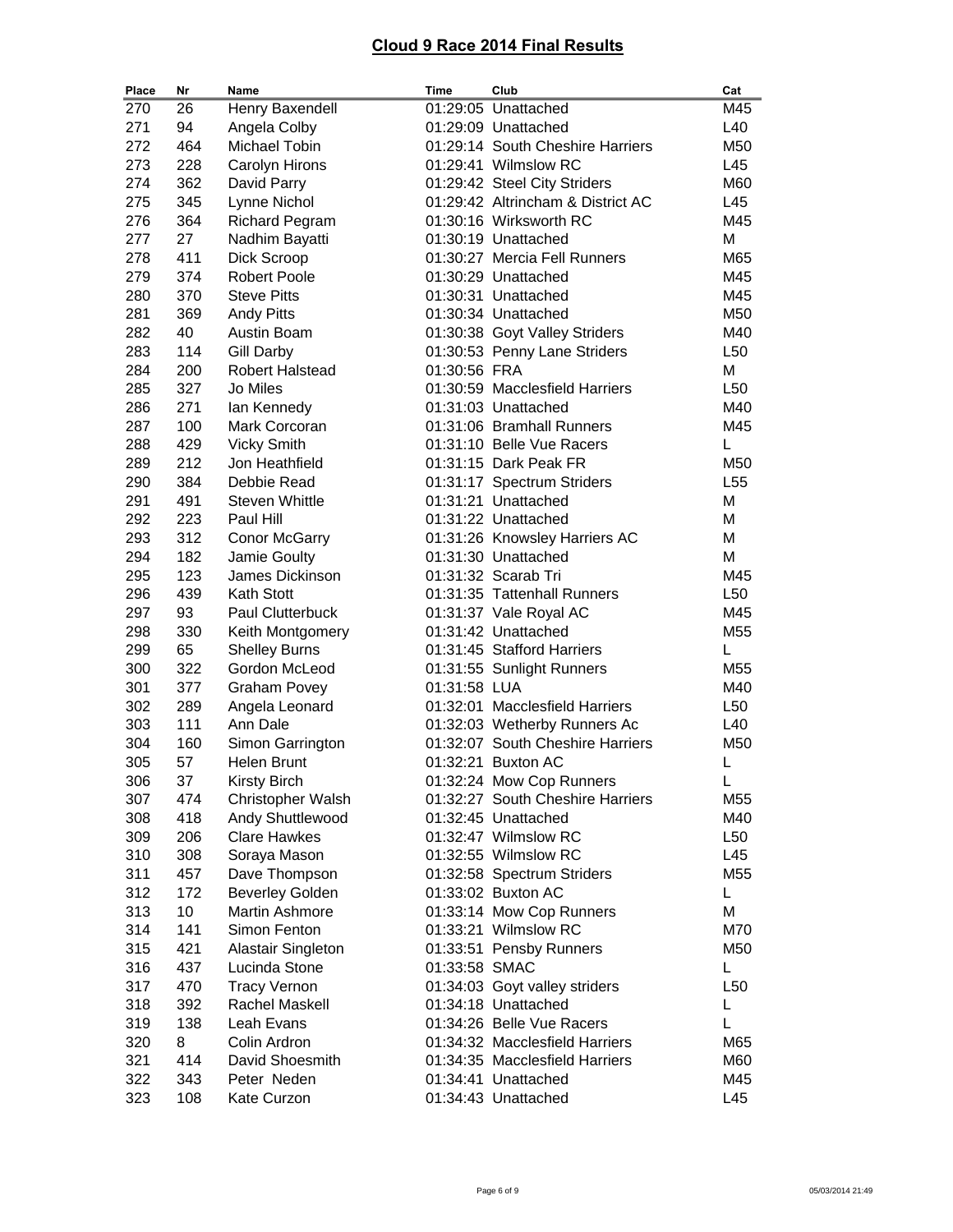| Place | Nr             | Name                       | Time          | Club                                   | Cat             |
|-------|----------------|----------------------------|---------------|----------------------------------------|-----------------|
| 324   | 99             | Karen Cooper               |               | 01:34:55 Unattached                    | L40             |
| 325   | 98             | Jonathan Cooper            |               | 01:34:57 Unattached                    | M40             |
| 326   | 237            | <b>Michael Eric Horton</b> |               | 01:34:59 North Staffs Road Runners     | M65             |
| 327   | 191            | <b>Neville Griffiths</b>   |               | 01:35:01 Spectrum Striders             | M65             |
| 328   | 12             | David Forshaw              |               | 01:35:02 Buxton AC                     | M45             |
| 329   | 332            | Simon Moorhouse            |               | 01:35:11 Buxton AC                     | M50             |
| 330   | 498            | <b>Graham Williams</b>     |               | 01:35:31 Stafford Harriers             | M65             |
| 331   | 147            | Jan Forrester              |               | 01:35:34 Matlock AC                    | L60             |
| 332   | 35             | <b>Dominic Beresford</b>   |               | 01:35:38 Heanor Running Club           | M40             |
| 333   | 299            | Julie Lucas                |               | 01:35:41 Wilmslow RC                   | L <sub>50</sub> |
| 334   | 424            | Daniel Smith               |               | 01:35:46 Unattached                    | М               |
| 335   | 174            | <b>Robert Goodall</b>      |               | 01:35:48 Unattached                    | M40             |
| 336   | 477            | Kath Ward                  |               | 01:36:01 Stockport Harriers            | L50             |
| 337   | 245            | Moira Hunt                 |               | 01:36:05 Goyt Valley Striders          | L <sub>55</sub> |
| 338   | 310            | Michelle Matthews          | 01:36:10 LUA  |                                        | L               |
| 339   | 515            | Andrew Young               |               | 01:36:16 Unattached                    | M50             |
| 340   | 38             | Jane Bisiker               |               | 01:36:21 Stafford Harriers             | L <sub>50</sub> |
| 341   | 105            | <b>Emma Coverley</b>       |               | 01:36:24 Unattached                    | L               |
| 342   | 507            | Andrea Wragg               |               | 01:36:33 Unattached                    | L40             |
| 343   | 280            | <b>Richard Knowles</b>     |               | 01:36:39 Totley Ac                     | M40             |
| 344   | 313            | <b>Bernard McCarron</b>    |               | 01:37:00 Wilmslow RC                   | M45             |
| 345   | 58             | Jacqueline Crowther        |               | 01:37:12 Hyde Village Striders         | L <sub>50</sub> |
| 346   | 493            | <b>Tracey Wilcocks</b>     |               | 01:37:16 Unattached                    | L40             |
| 347   | 15             | Ceri Baker                 |               | 01:37:37 Pensby Runners                | L <sub>55</sub> |
| 348   | 213            | Isha Henderson             |               | 01:37:41 Ashbourne RC                  | L45             |
| 349   | 324            | Ali McNinch                |               | 01:37:48 Congleton Harriers            | L40             |
| 350   | 300            | <b>Richard Macilwaine</b>  |               | 01:37:50 Spectrum Striders             | M <sub>55</sub> |
| 351   | 101            | John Corn                  |               | 01:37:53 Unattached                    | M45             |
| 352   | 512            | Janet Wyles                |               | 01:38:03 Wilmslow RC                   | L45             |
| 353   | 247            | <b>Cheryl Hutchins</b>     |               | 01:38:14 Sandbach Striders             | L <sub>50</sub> |
| 354   | 467            | Philippa Tyson             |               | 01:38:41 South Cheshire Harriers       | L <sub>50</sub> |
| 355   | 28             | Sarah Beardmore            | 01:38:44 LUA  |                                        | L               |
| 356   | 357            | Joe Park                   |               | 01:38:48 Cheshire Tally-ho             | M70             |
| 357   | 445            | <b>Elaine Tatham</b>       |               | 01:39:26 Sandbach Striders             | L               |
| 358   | 401            | Lucy Rusbridge             |               | 01:39:31 Congleton Harriers            | L40             |
| 359   | 509            | Craig Wright               |               | 01:39:41 Unattached                    | M40             |
| 360   | 371            | Stephen Plant              | 01:39:44 SMAC |                                        | M55             |
| 361   | 317            | Rachel McCurrie            |               | 01:39:58 Unattached                    | L               |
| 362   | 356            | Nicky Owen                 |               | 01:40:12 Cheshire Hash House Harriers  | L <sub>55</sub> |
| 363   | 224            | Paul Hill                  |               | 01:40:15 Unattached                    | M               |
| 364   | $\overline{2}$ | Alyson Adams               |               | 01:40:42 Manchester Harriers           | L45             |
| 365   | 489            | Gareth Whittingham         |               | 01:41:13 Unattached                    | М               |
| 366   | 116            | <b>Sue Davies</b>          |               | 01:41:15 South Cheshire Harriers       | L <sub>50</sub> |
| 367   | 167            | Caryl Gibson               |               | 01:41:15 Stafford Harriers             | L50             |
| 368   | 11             | Joseph Atherton            |               | 01:41:16 Stafford Harriers             | M55             |
| 369   | 89             | <b>Tim Cleasby</b>         |               | 01:41:17 Unattached                    | М               |
| 370   | 44             | David Boorman              |               | 01:41:26 Unattached                    | М               |
| 371   | 244            | Ray Humphreys              |               | 01:41:36 Cheshire Hash House Harriers  | M50             |
| 372   | 50             | <b>Barry Bright</b>        |               | 01:41:39 Penny Lane Striders           | M55             |
| 373   | 241            | Paul Hudson                |               | 01:41:44 Vale Royal AC                 | M60             |
| 374   | 482            | Anne Webster               |               | 01:41:52 Belle Vue Racers              | L50             |
| 375   | 47             | <b>Christine Bowen</b>     |               | 01:41:55 Goyt Valley Striders          | L <sub>55</sub> |
| 376   | 178            | Maggie Gorman              |               | 01:42:15 North Derbyshire Running Club | L <sub>55</sub> |
| 377   | 201            | David Hancock              |               | 01:42:26 Macclesfield Harriers         | M65             |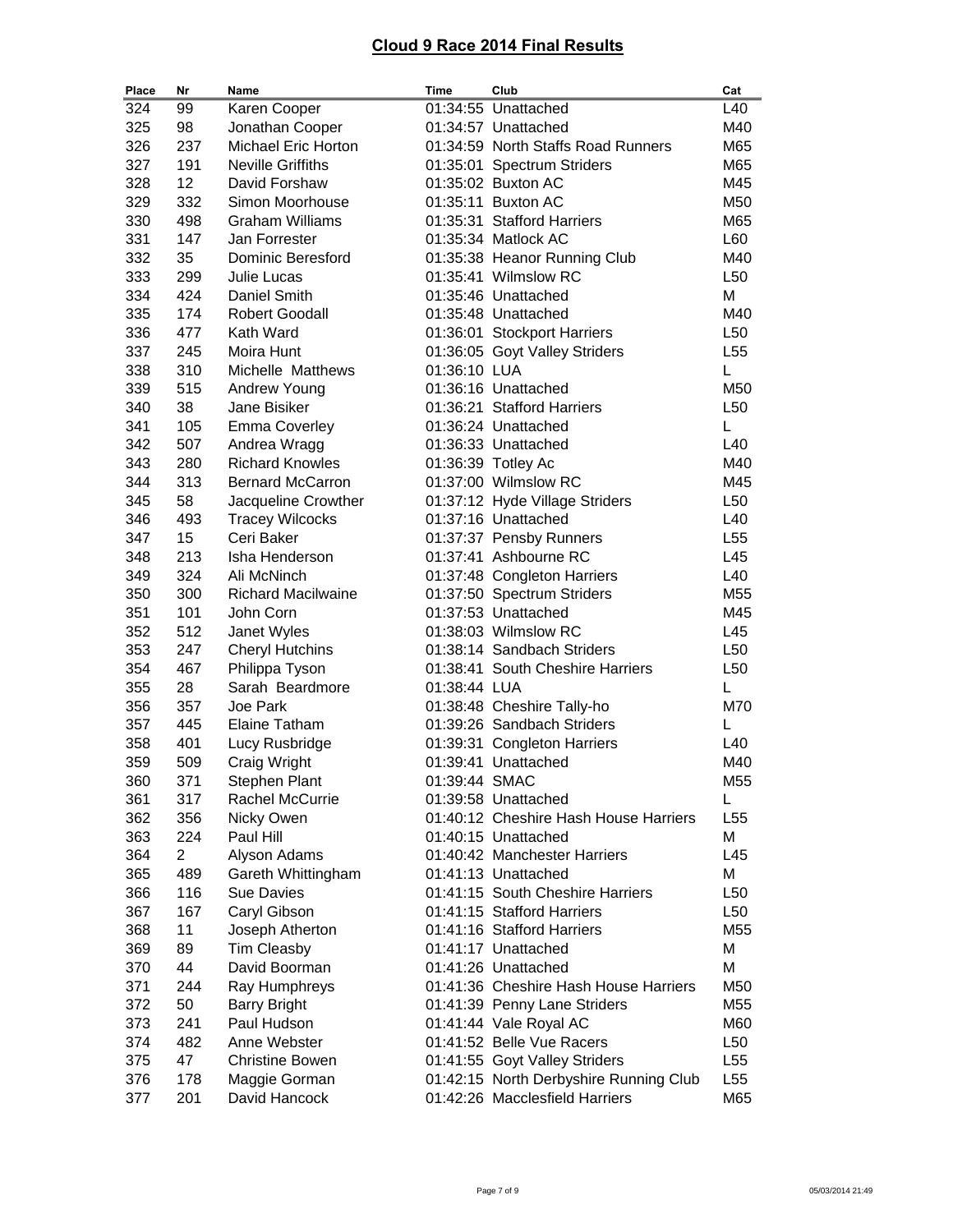| Place | Nr  | Name                    | Time          | Club                             | Cat             |
|-------|-----|-------------------------|---------------|----------------------------------|-----------------|
| 378   | 122 | Julia Dickie            |               | 01:42:28 Macclesfield Harriers   | L45             |
| 379   | 351 | Mick Obrien             |               | 01:42:38 Knowsley Harriers AC    | M45             |
| 380   | 60  | <b>Christiane Bunte</b> |               | 01:42:41 Sandbach Striders       | L45             |
| 381   | 301 | Lisa Mackay             |               | 01:42:49 Spectrum Striders       | L45             |
| 382   | 209 | <b>Mick Fowler</b>      |               | 01:42:57 Unattached              | M               |
| 383   | 468 | Michael John Unwin      | 01:43:25 SMAC |                                  | M60             |
| 384   | 13  | Natalie Bailey          |               | 01:43:35 South Cheshire Harriers | L               |
| 385   | 235 | Vanessa Horobin         |               | 01:43:51 Ashbourne RC            | L45             |
| 386   | 273 | John Kerr               |               | 01:44:04 Totley Ac               | M50             |
| 387   | 395 | Andrea Rodgers          |               | 01:44:27 Dark Peak FR            | L40             |
| 388   | 139 | <b>Trevor Faulkner</b>  |               | 01:44:37 Wilmslow RC             | M70             |
| 389   | 43  | Cecilia Boodhoo         |               | 01:44:47 Belle Vue Racers        | L <sub>50</sub> |
| 390   | 184 | <b>Wayne Grant</b>      |               | 01:44:57 Goyt valley striders    | M               |
| 391   | 516 | Jill Young              |               | 01:45:03 Unattached              | L45             |
| 392   | 3   | Darren Adams            |               | 01:45:14 Unattached              | M45             |
| 393   | 171 | <b>Richard Goff</b>     |               | 01:45:19 Buxton AC               | M               |
| 394   | 318 | <b>Ruth McDermott</b>   |               | 01:45:25 South Cheshire Harriers | L45             |
| 395   | 52  | lan Broadhurst          |               | 01:45:27 Knowsley Harriers AC    | M45             |
| 396   | 76  | <b>Belinda Carp</b>     |               | 01:45:37 Wilmslow RC             | L45             |
| 397   | 292 | Jane Lightfoot          |               | 01:45:45 Knowsley Harriers AC    | L               |
| 398   | 321 | Catherine McKenna       |               | 01:46:03 Belle Vue Racers        | L40             |
| 399   | 435 | <b>Rod Ellis</b>        |               | 01:46:18 Unattached              | M45             |
| 400   | 165 | Lynn Geoghegan          |               | 01:46:58 Unattached              | L45             |
| 401   | 419 | Jon Shuttlewood         |               | 01:47:05 Unattached              | M               |
| 402   | 430 | <b>Heather Spencer</b>  |               | 01:47:12 Spectrum Striders       | Г               |
| 403   | 380 | Pippa Price             |               | 01:47:25 Unattached              | L45             |
| 404   | 368 | <b>Peter Phillips</b>   | 01:47:57 LUA  |                                  | M50             |
| 405   | 193 | <b>Howard Grundy</b>    |               | 01:47:58 Unattached              | M50             |
| 406   | 410 | Deborah Scotcher        |               | 01:48:02 Market Drayton RC       | L40             |
| 407   | 390 | Sally Rigby             |               | 01:48:52 Boalloy Running Club    | L40             |
| 408   | 341 | Zoe Murphy              |               | 01:48:59 Unattached              | L40             |
| 409   | 71  | Leanne Dawn Byrne       |               | 01:49:08 Wilmslow RC             | L               |
| 410   | 231 | Susan Holland           |               | 01:49:21 Goyt valley striders    | L <sub>50</sub> |
| 411   | 187 | <b>Helen Gray</b>       |               | 01:49:54 Goyt Valley Striders    | L45             |
| 412   | 417 | lan Short               |               | 01:50:40 Unattached              | M55             |
| 413   | 84  | <b>Alastair Clarke</b>  |               | 01:50:41 Unattached              | M45             |
| 414   | 412 | Colin Seymour           |               | 01:51:06 Unattached              | M50             |
| 415   | 188 | Jon Green               |               | 01:53:52 Boalloy Running Club    | M50             |
| 416   | 77  | <b>Stephen Carter</b>   |               | 01:54:40 South Cheshire harriers | M40             |
| 417   | 287 | Nigel Lee               |               | 01:55:36 Newcastle (Staffs) AC   | M60             |
| 418   | 413 | Fiona Seymour           |               | 01:55:40 Belle Vue Racers        | L45             |
| 419   | 30  | Neil Beecroft           | 01:56:00 LUA  |                                  | M40             |
| 420   | 462 | Amanda Tibbott          |               | 01:57:05 South Cheshire Harriers | L40             |
| 421   | 267 | Michael Jones           |               | 01:57:50 Stafford Harriers       | M70             |
| 422   | 221 | Helen Hill              |               | 01:58:00 Runcorn Plodders        | L45             |
| 423   | 481 | Jennifer Webber         | 01:58:25 LUA  |                                  | L               |
| 424   | 151 | <b>Stuart Fowlie</b>    |               | 01:58:37 Stafford Harriers       | M50             |
| 425   | 378 | Victoria Prescott       |               | 01:58:44 Unattached              | L               |
| 426   | 298 | Karen Lovatt            |               | 02:04:24 Sandbach Striders       | L45             |
| 427   | 386 | Melissa Reddy           | 02:10:54 LUA  |                                  | L               |
| 428   | 514 | <b>Sharon Yates</b>     | 02:11:36 LUA  |                                  | Г               |
| 429   | 451 | Mark Taylor             | 02:11:42 SMAC |                                  | M               |
| 430   | 447 | David Taylor            | 02:12:30 SMAC |                                  | M55             |
| 431   | 54  | Sara Broome             |               | 02:15:12 Stafford Harriers       | L45             |